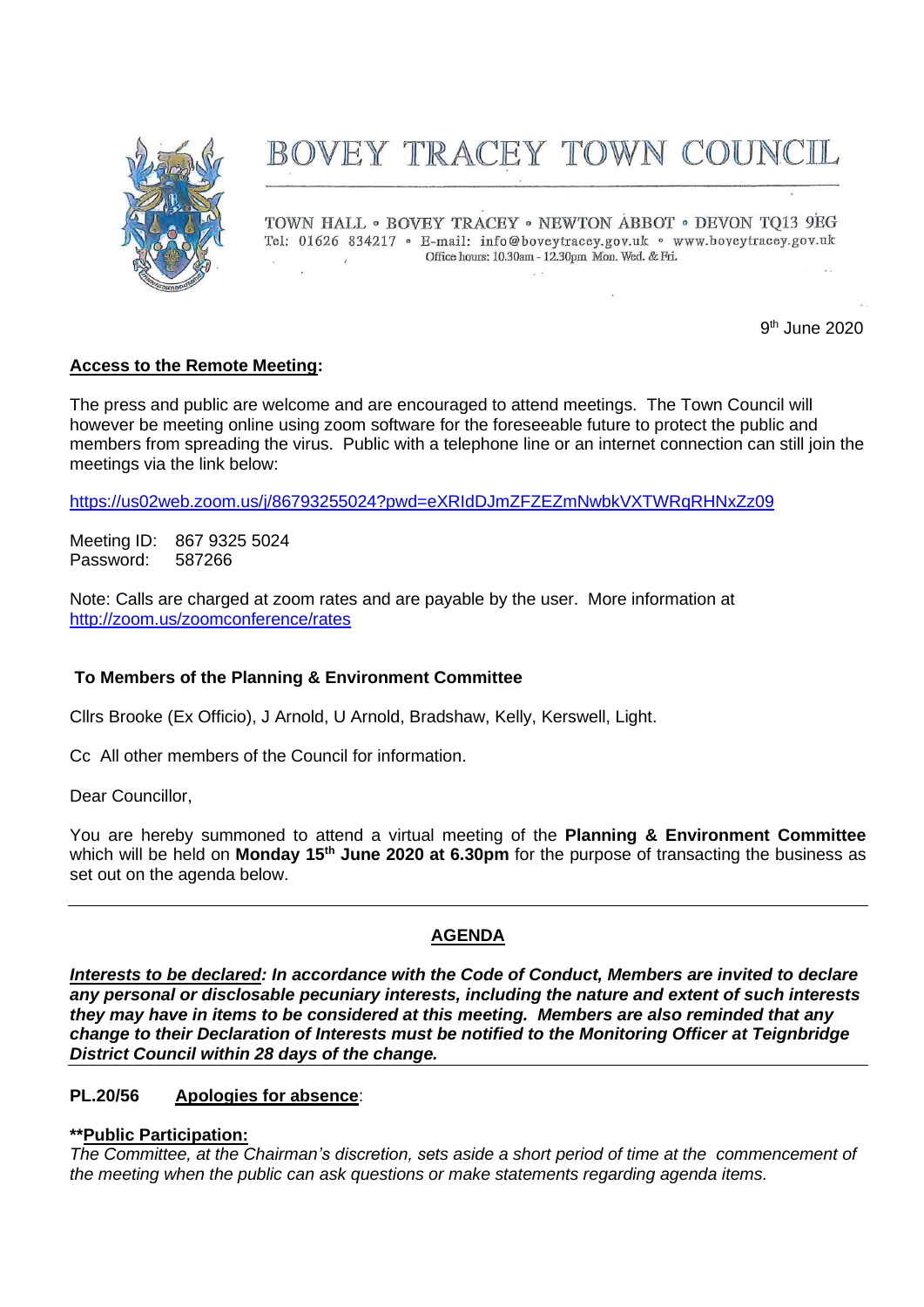## **PL.20/57 Minutes:**

To agree as a correct record and approve the minutes of the meeting of 1<sup>st</sup> June 2020 *(\*copy [enclosed\).](https://www.dropbox.com/s/pa7mv91cro3gszw/15.06.20%20-%20Planning%20Mtg%20Mins%2001.06.20.pdf?dl=0)*

### **PL.20/58 Standing Item – Climate Emergency:**

**To note** the Council Declaration and to embed the climate emergency declaration across all Council services, activities, plans and other relevant work, considering the environmental impact of decisions, ensuring a fully integrated approach to mitigating the impact of climate change.

#### **PL.20/59 Consideration of Planning Applications**:

Deferred item:

a) **19/02541/MAJ** Construction of industrial building (for manufacturing, administration and support space), access and associated parking at land at Heathlands, Old Newton Road.

DNPA Applications listed to 22.5.20: None

TDC Applications listed to 29.5.20:

b) **20/00847/FUL** Double garage at The Hollies, 16 Wallfield Road.

DNPA Applications listed to 29.5.20: None

TDC Applications listed to 5.6.20: None

## **PL.20/60 Planning Decisions**:

a) Approvals:

TDC:

i) Alterations to the elevations of existing industrial building, additional hardstanding, realignment of the internal access road, new car parking, extension to surface water attenuation pond and associated works at former BCT Factory, Old Newton Road (O) ii) Subdivision and change of use from use Class B2 (general industrial) to create a Class B8 (storage or distribution) use unit, elevational changes and associated works including car/cycle parking at former BCT Factory, Old Newton Road (O)

iii) Crown reduce one oak tree by 25% in area A9 at 21 Naseby Drive, Heathfield (Ref'd) iv) Crown reduce one oak tree by 2.5m to clear overhead wires at 18 Dartmoor Court (N/C) v) Removal of dead wood oak branches in A6 and G2 (most of these trees are outside the TPO area) at land at New Park, Ashburton Road (N/C)

b) Refusals: None

 *The Town Council's submitted observations: No objections – N/O. Objection – O. Referred – Ref'd. Not consulted – N/C.*

#### **PL.20/61 Draft Teignbridge Local Plan 2020-2040:**

**To receive** feedback and formulate a draft response.

## **PL.20/62 Monks Way - Speed Limit:**

**To receive and consider** a request *[\(\\*copy enclosed\)](https://www.dropbox.com/s/u6m6yw95q8wa1ko/15.06.20%20-%20Monks%20Way%20Speed%20Limit%20Request.pdf?dl=0)* to support a proposal requesting DCC to extend the speed limit as highlighted.